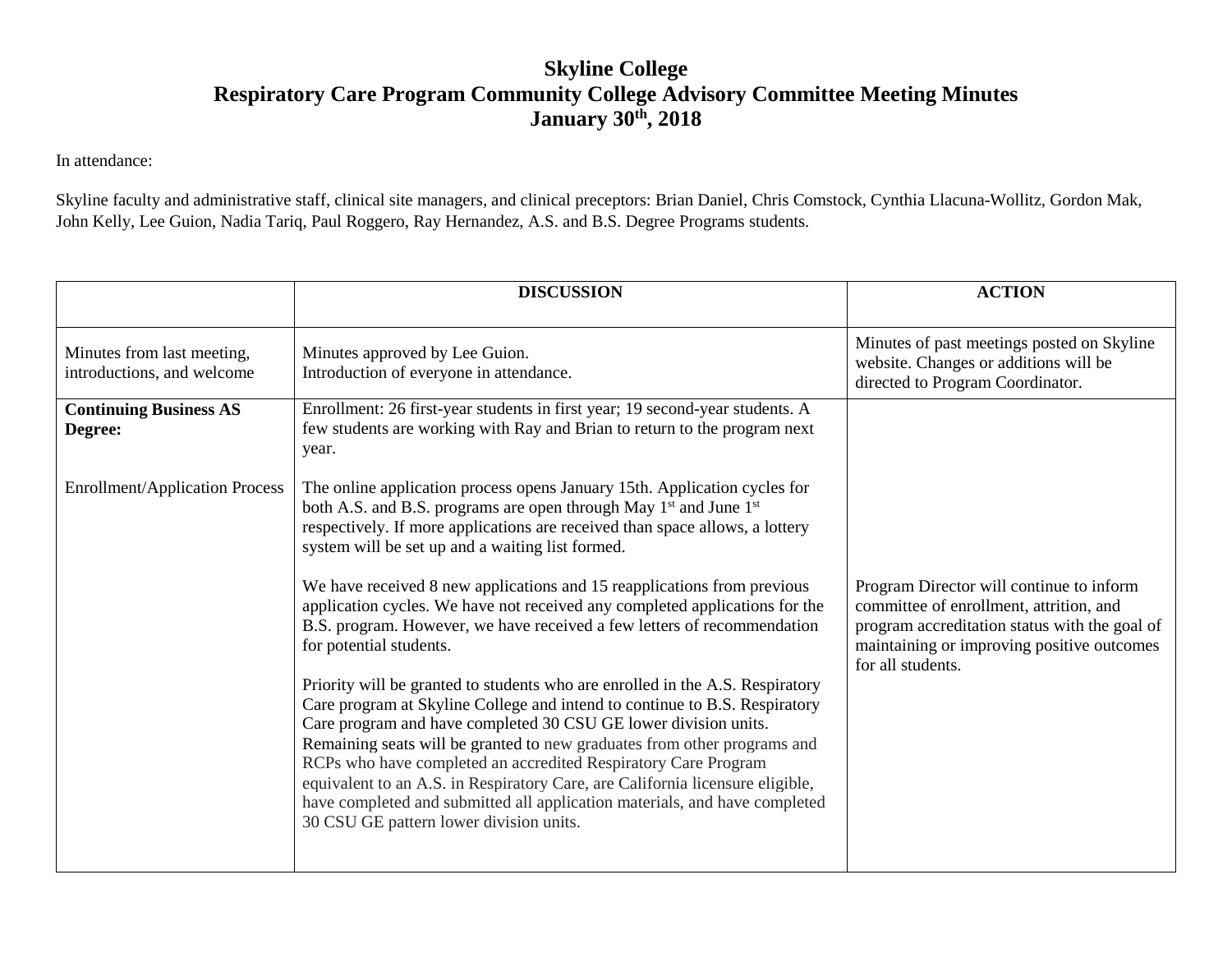| <b>Clinical Rotations</b> | Enrollment in the second-year cohort decreased from 26 to 19, which is an<br>unusually high attrition rate for our program. Several factors played a role in<br>the decline. Six of these students plan to continue next year. This offers<br>unusual challenges as we strive to increase the number of clinical sites<br>available. We are being pro-active and implementing an action plan to<br>accommodate the increased number students in the Fall semester.                                                                                                                                                                                                                  | Brian will continue to report on student<br>clinical experience and addition of new<br>clinical sites with the goal of maintaining or<br>improving the quality of clinical experiences<br>for all students. |
|---------------------------|-------------------------------------------------------------------------------------------------------------------------------------------------------------------------------------------------------------------------------------------------------------------------------------------------------------------------------------------------------------------------------------------------------------------------------------------------------------------------------------------------------------------------------------------------------------------------------------------------------------------------------------------------------------------------------------|-------------------------------------------------------------------------------------------------------------------------------------------------------------------------------------------------------------|
|                           | We are having discussions with Seton Medical Center in hopes of bringing<br>them back as a clinical site in the Fall. We are also looking at affiliation with<br>the VA-Palo Alto. In addition a contract for student rotations has been sent to<br>Highland Hospital but they have yet to respond. Additional clinical sites will<br>enable us to accommodate all students in the Fall semester.                                                                                                                                                                                                                                                                                   | Brian will give the committee an update<br>during our spring meeting June 5 <sup>th</sup> .                                                                                                                 |
|                           | In the meantime the 19 students that are in clinical rotations will thank each<br>clinical site and show appreciation for their on-going support. A lot of RC<br>programs in northern California are competing for clinical rotation sites.<br>Some students have to go as far as Nevada to get their clinical education and<br>others don't work with mechanically ventilated patients in their second year,<br>or senior year, of the program.                                                                                                                                                                                                                                    |                                                                                                                                                                                                             |
|                           | We are fortunate to have excellent clinical affiliations and will continue to<br>produce high-quality students. The employer survey shows satisfaction with<br>the quality of graduating students but we want to keep pushing the bar. We<br>continue to find creative ways of educating students.                                                                                                                                                                                                                                                                                                                                                                                  |                                                                                                                                                                                                             |
|                           | The first clinical instructor/clinical coordinators meeting of 2018 focused on<br>interrater reliability. We are working to find the best way of giving consistent<br>and objective student evaluations in a timely way. An exercise conducted<br>during the meeting showed strong agreement among all the clinical<br>coordinators when evaluating a student's performance. Constructive<br>discussions followed. Clinical staff and coordinators found value in preceptor<br>trainings and want them to continue.                                                                                                                                                                 |                                                                                                                                                                                                             |
| <b>Budget Update</b>      | Ray shared that there is no change from our previous meeting and financially<br>we are in good shape. The baccalaureate degree program has not received<br>additional funding due to the CA Legislature's lack of support. We are almost<br>ready to launch our clinical simulation lab. We hope the lab will be used, not<br>only for student instruction, but for the benefit of the RC community as well.<br>We have advocated for a full-time lab technician whose main responsibility<br>would be to run the lab as well as support all of our allied health programs.<br>Our intention is to partner with institutions that might want to use our lab for<br>their trainings. | Ray will continue to keep committee<br>members informed of the financial health of<br>Skyline College and RC Program.                                                                                       |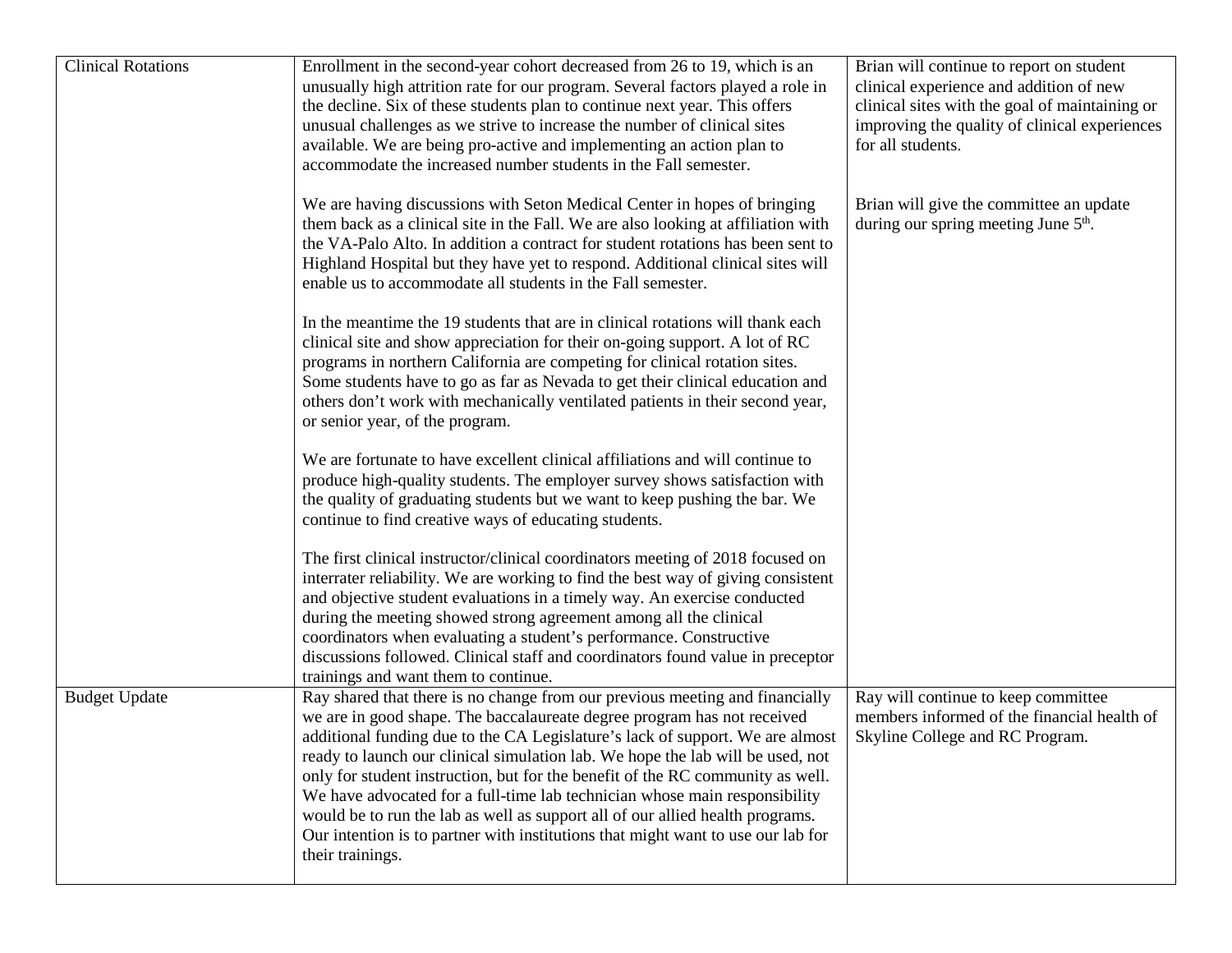|                                                                                    | California is investing in work-force training. Money is being targeted<br>towards career enhancement and work-force programs. We used to get<br>technical education funding but those monies have moved to career/work-<br>force initiatives that support a variety of programs. The metrics for work-<br>force funding are the number of students that will serve the needs of local<br>employers and outcomes and successes of employment.                                                                                                                                                                                                                                                                                                                                                                                                                                                                                                         |                                                                                                                                                                                                                                                                    |
|------------------------------------------------------------------------------------|-------------------------------------------------------------------------------------------------------------------------------------------------------------------------------------------------------------------------------------------------------------------------------------------------------------------------------------------------------------------------------------------------------------------------------------------------------------------------------------------------------------------------------------------------------------------------------------------------------------------------------------------------------------------------------------------------------------------------------------------------------------------------------------------------------------------------------------------------------------------------------------------------------------------------------------------------------|--------------------------------------------------------------------------------------------------------------------------------------------------------------------------------------------------------------------------------------------------------------------|
| RT Club Introduction _ Club<br>Representative<br>Allison, RT Club President        | The first 2018 club meeting will be held on Friday. Students will have a busy<br>semester of events. GBAR will be meeting this weekend in NAPA. 19<br>students will be attending the Tahoe conference in March. Many 2 <sup>nd</sup> -year<br>students are planning to attend the legislative advocacy day in Sacramento.<br>Sputum bowl is scheduled for the end of February. We have 2 teams with 3<br>members on each team. The teams have four $2nd$ year students and two $1st$<br>year students. We hope they will go as far as they did last year, if not further.<br>We are encouraging all of our classmates to attend and cheer our teams!<br>More shirts and sweatshirts has been ordered along with new updated gear.<br>In terms of fundraisers, the students are finalizing the details including the<br>locations and will have the information to everyone shortly. The goal is to<br>hold at least 1 to 2 fundraisers this semester. | Continued Goals: Mentoring of First Year<br>students by Second Year students; find<br>fundraising and community volunteer<br>opportunities that allow for continued<br>education and promotion of the profession of<br>Respiratory Care.                           |
| <b>Continuing Business:</b><br>Personnel Update                                    | The previous allied health program director has resigned. In the meantime,<br>Ray has taken the role of interim director until the position is filled.<br>We don't know how many people applied for the position but will know once<br>we have our initial meeting. Ray did send out the announcements to all<br>practitioners in the state of California. We are confident that we are going to<br>fill the position.<br>The BS program faculty position remains unfilled. We have temporarily<br>suspended our search. Once we fill the allied health director position we will<br>begin the search again.                                                                                                                                                                                                                                                                                                                                          |                                                                                                                                                                                                                                                                    |
| <b>BS Degree Update/RCP</b><br>Presentation<br>Nadia Tariq, program<br>coordinator | The cohort that will be graduating in Spring 2018 are finishing up their neo-<br>pediatric advance course now. The students will then be starting their<br>Capstone Project. Ray will be leading the course but it will be a group effort.<br>We are going to be working with the students as they go through the Capstone<br>Project course. It is really a project that they want to invest in. CSRC asked<br>me (Ray) to present the history of respiratory care and bringing the museum<br>to the convention. I hope one of the students will want to take on a project of<br>re-inventorying the equipment museum and co-presenting with me.                                                                                                                                                                                                                                                                                                     | RC Program faculty and administrators will<br>continue to seek and provide improved<br>educational opportunities for students with<br>the goal of promoting classroom and clinical<br>excellence and expanding professional<br>opportunities following graduation. |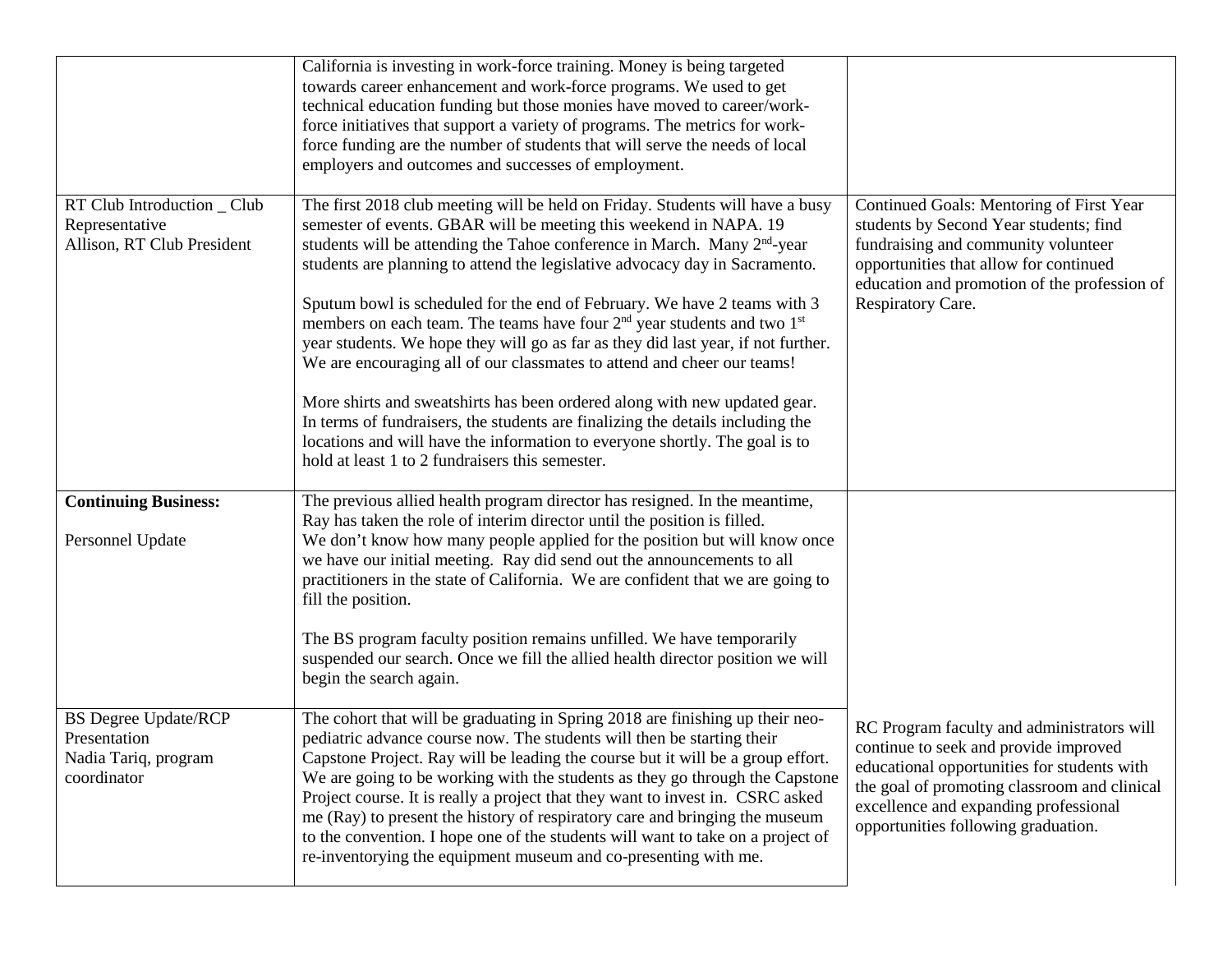|                                    | Our 2 <sup>nd</sup> BS cohort started last fall. Sixteen students are moving forward. Most                                                                                                                                                                                                                                                                                                                                                                                                                                                                                                                                                                                                                            |  |
|------------------------------------|-----------------------------------------------------------------------------------------------------------------------------------------------------------------------------------------------------------------------------------------------------------------------------------------------------------------------------------------------------------------------------------------------------------------------------------------------------------------------------------------------------------------------------------------------------------------------------------------------------------------------------------------------------------------------------------------------------------------------|--|
|                                    | are waiting for the fully online program to begin. We sent a progrm                                                                                                                                                                                                                                                                                                                                                                                                                                                                                                                                                                                                                                                   |  |
|                                    | announcement to all RC practitioners in the state. I have gotten calls from                                                                                                                                                                                                                                                                                                                                                                                                                                                                                                                                                                                                                                           |  |
|                                    | Napa, Southern Cal, Fresno and throughout the state inquiring about the                                                                                                                                                                                                                                                                                                                                                                                                                                                                                                                                                                                                                                               |  |
|                                    | program. We are hoping for increased enrollment as word spreads.                                                                                                                                                                                                                                                                                                                                                                                                                                                                                                                                                                                                                                                      |  |
|                                    | The BS program is going fully online Fall semester 2018. The full-time status<br>is going to continue with 12 units. The online program faculty met last<br>Saturday and decided that the instruction is going to be offered with regular<br>synchronous web-conference meetings throughout the program. We will<br>accept 40 students in the cohort. If we receive more than 40 applications the<br>priority will be given to students who are graduating in our associate degree<br>program. Remaining seats will be given to any new graduate from other<br>programs and any practitioner in the state of California. We will give priority<br>to Californians and then open to people applying from out of state. |  |
|                                    | Bachelor's Degree program graduation is May 25 <sup>th</sup> , part of the larger Skyline<br>College ceremony. Our plan is to partner with different hospital facilities<br>around the Bay Area to have students present their Capstone Projects on the<br>evenings of May 21, 22, and 23. We will showcase these students' work and<br>invite everyone, especially department managers, to attend and support their<br>efforts as potential future leaders. More information will be sent out to<br>everyone.                                                                                                                                                                                                        |  |
|                                    | At the request of California's Respiratory Care Board, Skyline College will<br>partner with Modesto Junior College to present an overview of the Bachelor's<br>Degree programs this Friday.                                                                                                                                                                                                                                                                                                                                                                                                                                                                                                                           |  |
| <b>New Business &amp; Updates:</b> | During our last meeting we discussed finishing CoARC'a self-study by<br>November 1 <sup>st</sup> . We received confirmation that the self-study had been                                                                                                                                                                                                                                                                                                                                                                                                                                                                                                                                                              |  |
| CoARC Self-Study                   | reviewed and all components were complete. It will now to go to the CoARC<br>Board for review and approval. Then we will be notified of 2 different days<br>for a site visit. We have not heard back. Once we get that information we will<br>be notifying all committee members to clear your calendars or portion of your<br>day because they would like to meet with everyone involved with the<br>program.                                                                                                                                                                                                                                                                                                        |  |